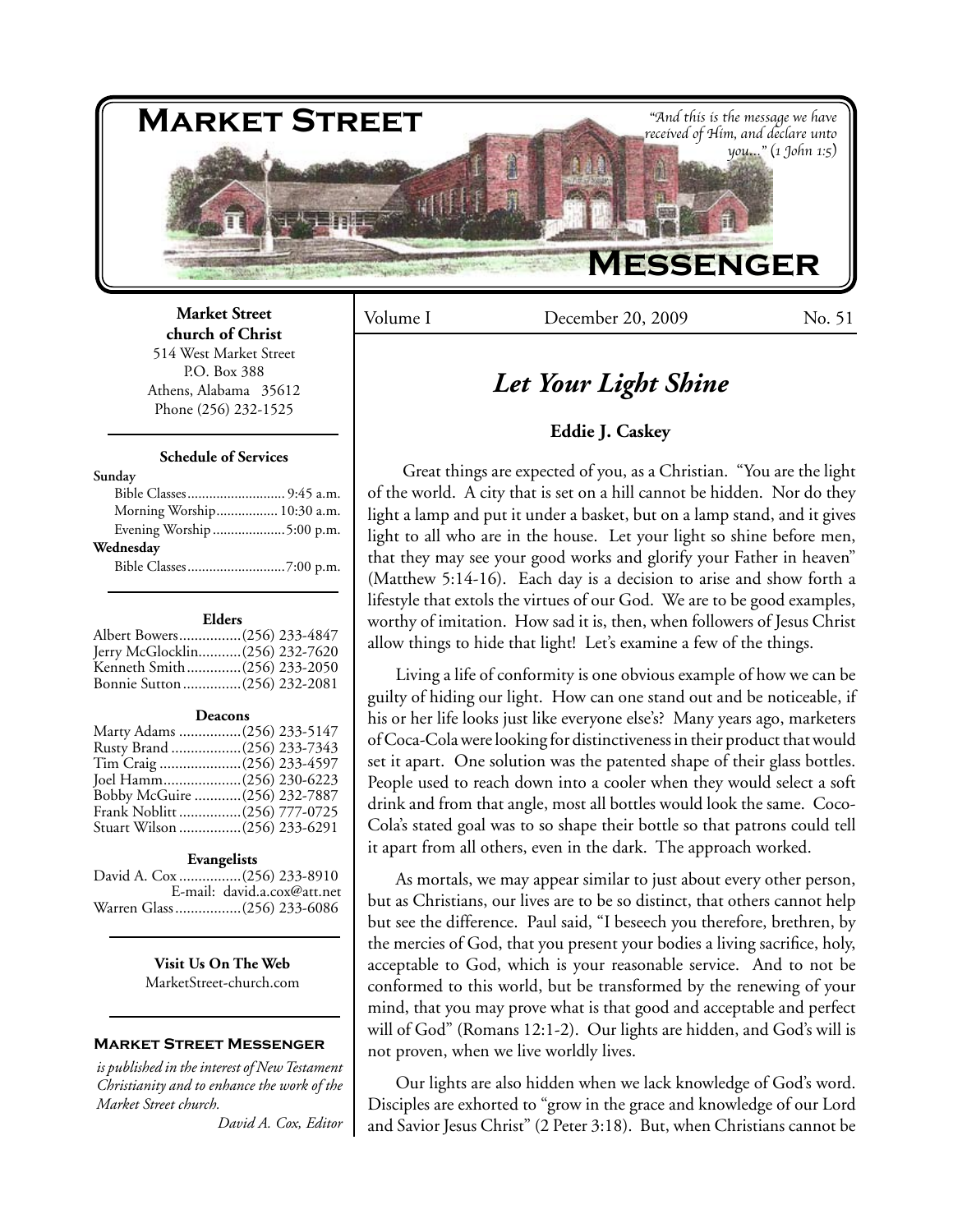relied upon to utilize the word of God in distinguishing the difference between right and wrong, darkness abounds and destruction is at the door (Hosea 4:6; Hebrews 5:12-14). The word of God is the sword of the Spirit. (Ephesians 6:17). Therefore, it is a weapon of our spiritual warfare. Do not allow that weapon to grow dull and rusty due to neglect. Rather, "Be diligent to present yourself approved to God, a worker who does not need to be ashamed, rightly dividing the word of truth" (2 Timothy 2:15). Is your light hidden? If so, then resolve today to study God's word diligently, that you might learn to live a life of distinction. Let your light shine!

~via *The Melrose Memo;* Richardson, Texas.

# ∞

# *It Is What It Is*

# **T. Doy Moyer**

A friend of mine, wise and astute beyond his years (so he tells me), has shared his newly discovered motto with me: "it is what it is." Ok, so I have thought that a few times before, but it is one of those simple statements that forces us back to reality at times when we may feel overcome by our circumstances and disappointments of life. When things aren't exactly as you would desire them, you can become focused on reality by telling yourself, "it is what it is."

Circumstances are what they are. There are some things we can change, and some things we can't (we are getting more profound as we go). Our problem is that we often expend more worry and energy on the things we can't change; and this, in turn, can become a stumbling block to our spiritual growth and joy. "And who of you by being worried can add a single hour to his life?" (Matthew 6:27). Paul's own circumstances were often less than ideal, and beyond his control, yet his attitude remained stable: "I have learned to be content in whatever circumstance I am. I know how to get along with humble means, and I also know how to live in prosperity; in any and every circumstance I have learned the secret of being filled and going hungry, both of having abundance and suffering need. I can do all things through Him who strengthens me" (Philippians 4:13). If I may venture a loose paraphrase: It is what it is, I have learned to deal with "it" through God's help.

"Moses My servant is dead." So spoke the Lord to Joshua (Joshua 1:2). Joshua knew this already; they had been mourning for days. But sometimes we need a reminder of the simple truth about reality. Essentially, God was telling Joshua, "Moses is gone, and you can't change that now or have him back. Now it's time to get up and go take the land of promise." In other words, "It is what it is, and you have to work with 'it'' the way it is."

The only other option is not to accept reality. People do sometimes go through phases of "denial." They do not feel mentally able to accept what "is." It hurts too much perhaps. But if we will ever "arise and cross the Jordan" in our lives, we must learn to accept the facts and circumstances of life. It takes courage. It takes resolve. But, it must be done.

"Be anxious for nothing, but in everything by prayer and supplication, with thanksgiving, let your request be make known to God. And the peace of God, which surpasses all comprehension, will guard your hearts and your minds in Christ Jesus" (Philippians 4:6-7). God gives us the tools to be able to deal with all of our circumstances, including the painful ones. He wants us to cast our cares on Him, pray about them, and then let Him grant us peace in our hearts.

The solution to problems is not denial. We should learn to admit reality, then work with it as it is. When there are matters we can change for the better, let's work to change them. When the circumstances don't meet our concept of ideal, and we can't change them, let's learn to accept them and resolve to move forward with the strength God supplies. In all matters, we must "seek first the kingdom of God and His righteousness" (Matthew 6:33). Because, as another one of my favorite "profound" questions reminds us, a hundred years from now, what will "it" matter? We worry about things that will pass into oblivion, and sometimes ignore those matters that have eternal consequences. A hundred years from now, it won't matter that my car has a few scratches, or my water heater went out. What will matter is whether or not I have devoted myself to God and His will.

It is what it is.

~via *New Living*; Brownsburg, Indiana.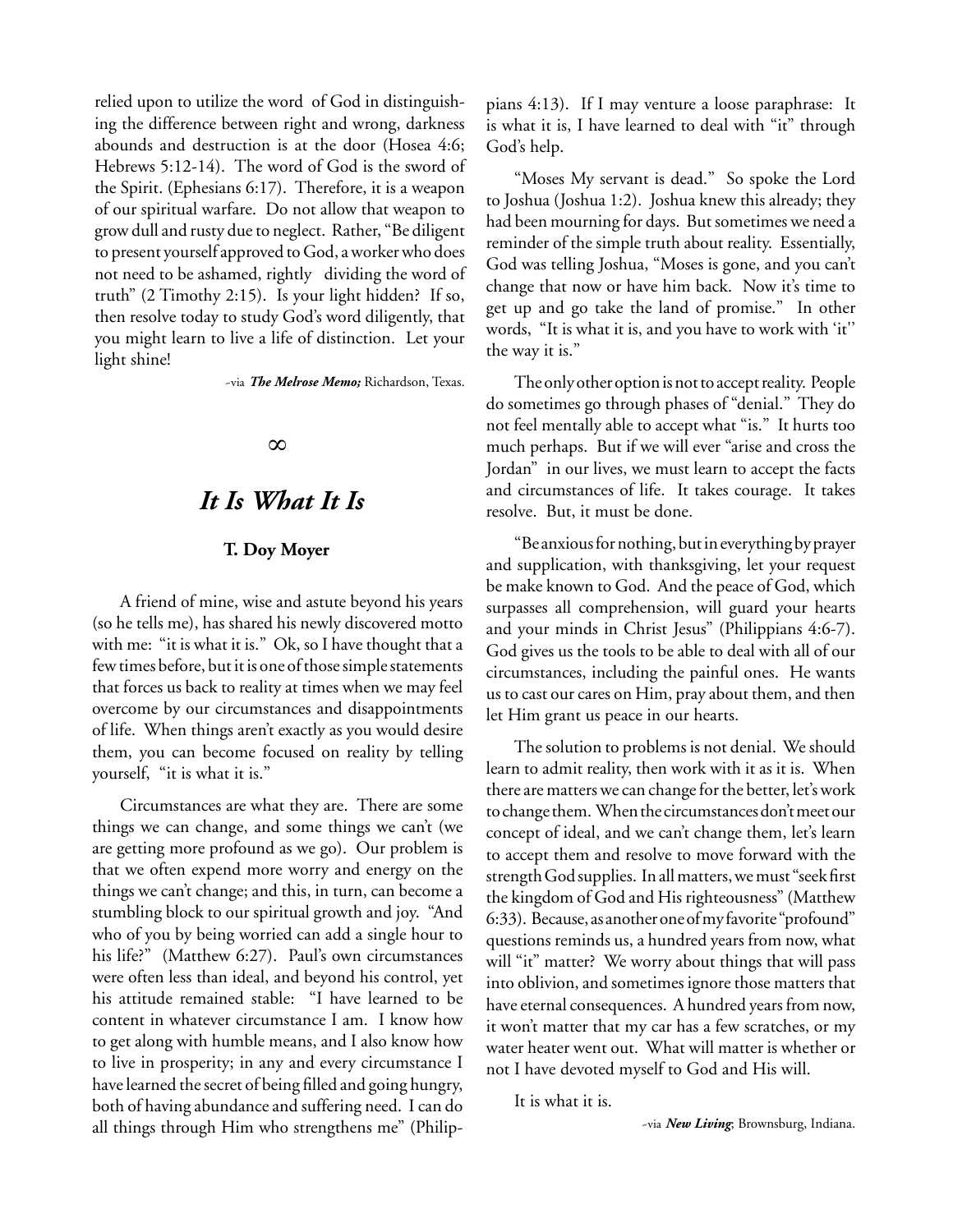# *Why Am I Here?*

# **Edwin L. Crozier**

Walk into a doctor's office and look around. Why is everyone there? Because they're sick and they need a physician to get better. Walk into a Toastmasters club and look around you. Why is everyone there? Because they want to get better at speaking in front of people and they need help. Walk into an Alcoholics Anonymous meeting and look around you? Why is everyone there? Because they are struggling with alcohol and they need help overcoming.

Here is what is interesting about the above organizations. No one tries to hide their sickness in a doctor's office. No one tries to hide their fear of public speaking in Toastmasters. No one tries to hide their struggles in an A.A. meeting. Why? Because in these settings they all know everyone is there for the same reason and they are all too desperate for help to hide it.

Now, walk into a church's assembly and look around you? Why is everyone there? The reality is everyone is there because they are all sinners and need a Savior (Romans 3:23-24). They are all there because they've learned without God they can't make it and they need Him to help them win the victory over sin in their lives (Romans 7:14-25).

 This is where we start having trouble. Even though that is where every single one of us is. When we come into a church's assembly, we often perceive something different. Instead of seeing a group of people who are struggling with sin and have gathered to get some help, most of us see ourselves as struggling with sin but see everyone else as really good people who are just coming together because they are so spiritual. When we're at a doctor's office, we don't care if everyone knows we're sick, but when we're "at church" we try to cover up any spiritual sickness we have going on. We don't want others to see. We're afraid they'll look down on us.

Sadly, some Christians are like that. Some are like Simon the Pharisee in Luke 7:36-50 who actually don't realize how sick they are. If asked why they are there, they really might say, "Because I'm so spiritual," while in their mind adding, "Too bad everyone is not as spiritual as I am." Having met too many of these Christians, many of the rest of us put a lid on our real struggles and try to fight them alone until they become too big to hide. Sadly, in those situations some folks just give up the spiritual fight entirely.

In this situation is the ones who should really be ashamed are not the ones who have continued struggles. Rather, the ones who should be ashamed are the ones who think they've got their lives under control on their own and aren't being honest about how sinful they really are, how much they need a Savior, and how humble they really ought to be as their dealing with people whose sins are different. Remember, in the parable of the prodigal son, it wasn't the prodigal son who was the bad guy. It was the older brother who was too good to go in and celebrate with the returning prodigal and the father.

Please, take a good long look at yourself. Why are you here?

~via *Franklin Church Bulletin*; Franklin, Tennessee.

# **Radio Program Every Sunday Morning on WVNN – 770AM** 8:30 a.m. - 9:00

Market Street church of Christ 514 West Market Street Athens, Alabama

# *News & Notes*

# **THE SICK:**

# *In The Hospital:*

*Lola Colwell*; Huntsville Hospital, rm. 670 *Mark Hargrove*; Huntsville Hospital, ICU *Glen Keenon;* Huntsville Hospital, rm. 711

# *At Home:*

Gladys Johnson Polly Davis Yvonne Sherbert Mary Davis Bobbie Adcock Durrel Allfrey Henrietta Word Molly Weeks

Harold Hays Bernice Thomas Elmer Mitchell Bayless Romine